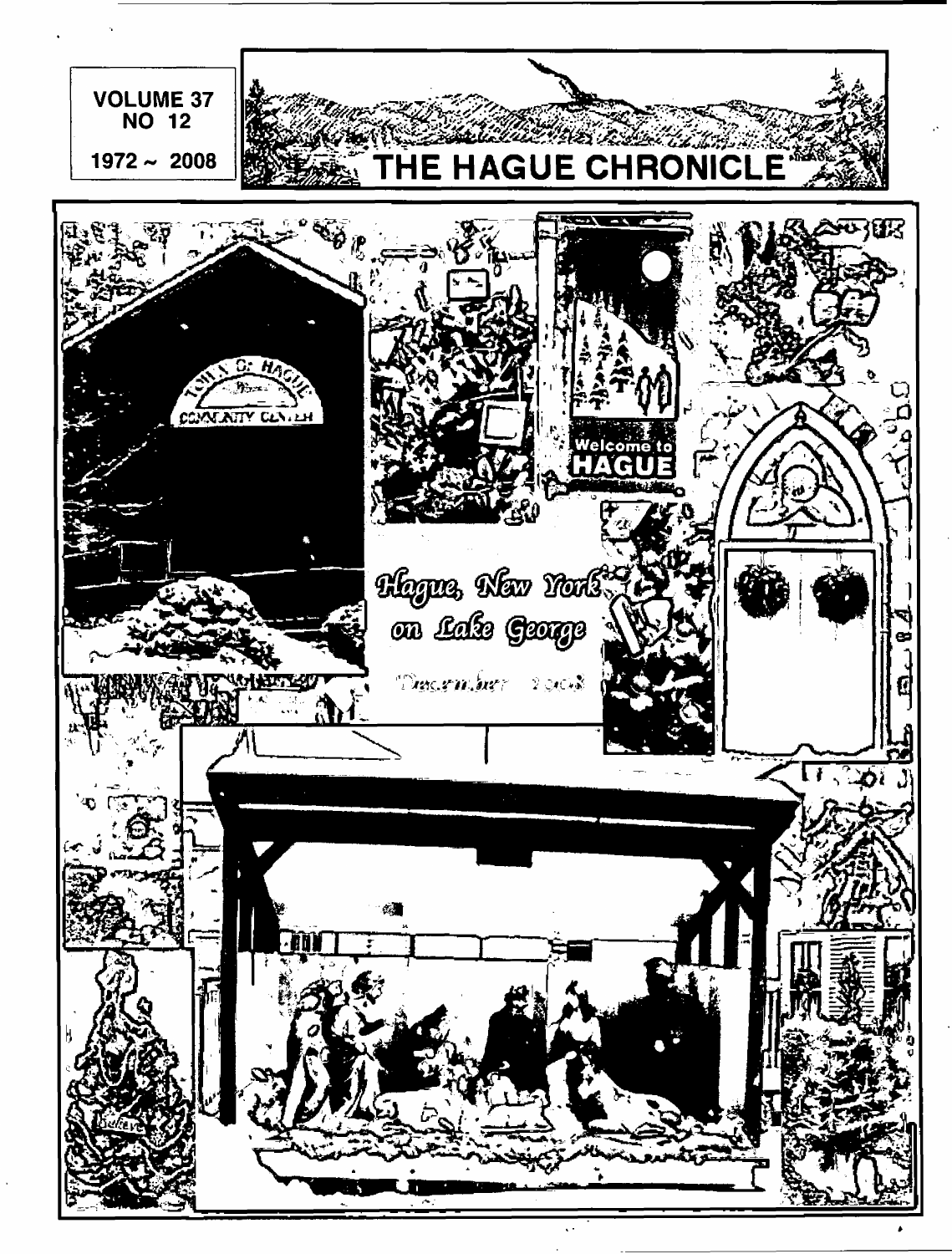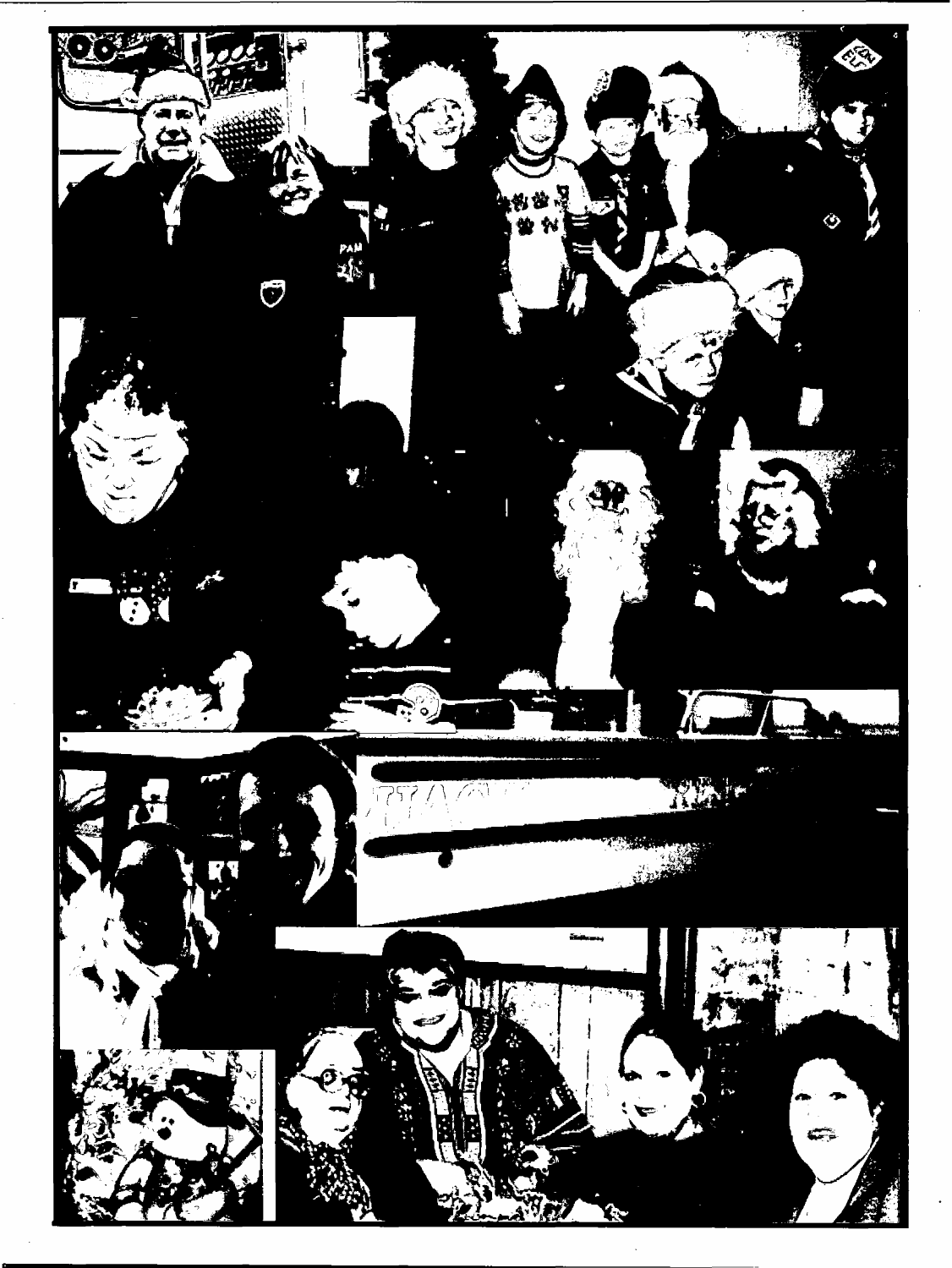#### HVFD ELECTS NEW OFFICERS

At the December meeting of the HVFD, the following were elected to key positions for 2009: Chief - Jim Young, 1st Asst. - Ray Mury, 2nd Asst. - James Belden, Lts. - Shawn Perry and Scott Siwek, President - Ray Mury, Vice-<br>President - Martin Fitzgerald. President - Martin Fitzgerald,<br>Ambulance Captain - Renee Ambulance Captain - Renee Swinton, 1st Asst. - Lu Megow, 2nd Asst. - Pam Fischer, Capt. Emeritus - Gerry Boyd, Secretary -<br>Joanne Trudeau. Recording Trudeau, Recording<br>- Diane Trudeau, Secretary - Diane Trudeau,<br>Treasurer - Lu Megow, New Treasurer - Lu Megow. members of the Board of Directors are Diane Trudeau and Steve Young who join Chairman Martin Fitzgerald II, Vice-chairman Joe McCranels, John Barber, Charlie Antonetti and Katie Wells. Fire House rental applications should now be submitted to Food Chair Linda Mury at 543-6550.

Training needs in various areas continue to be met including a Scott air pac training and a National Grid safety<br>class. Several Fire Police recently Several Fire Police recently attended a certification course in fire safety. In November there were 6 Fire and EMS calls.

**-3-**

We would like to acknowledge a recent generous gift from the Brian and<br>Beverly Sann Fund #2 of The  $\mathsf{Fund}$  #2 of The Foundation for Enhancing Communities. At the same time we are still far short of meeting our budgeted needs for 2009. Even in the face of current economic challenges we would encourage all residents and property owners to give priority to a year end gift to the HVFD. It will be much appreciated.

Recent serious motor vehicle accidents prompt us to urge one and all to slow down when driving in winter conditions. We want everyone to have a safe and joyous Christmas holiday. ...Joe McCranels

#### HVFD FIRE-RESCUE BOAT

The HVFD has a new 27 foot white fiberglass fire and rescue boat equipped with two 225 hp Mercury outboard engines. The large red letters on the side of the boat are safety reflectors and turn bright neon colors when light shines on them (see photo on page 2).

It has all the latest equipment for rescue and fire management A Safe Boating Course will be offered in the Spring for all members who<br>will operate the new operate Fire/Rescue boat.

Fortunately the new boat just fits in the middle bay of the fire house saving a significant cost for winter storage. An open house will be scheduled in 2009.



HVFD members John Barber, Jim Young and Ray Mury proudly show the new Fire-Rescue boat.

# CHRONICLE COLOR - A FIRST!

The Board of Directors of *The Hague Chronicle* decided to use color for this December issue. To maximize the color space, we are filling pages 1 and 2 with color photos and the articles will be on subsequent pages - a slight change from our usual format. Although we will not be using color on a regular basis due to costs, we hope to use it again for special issues if our readers like it!

Speaking of format - look for some changes in 2009 as Jim Henderson joins our staff as Layout Editor.

| THE HAGUE CHRONICLE is mailed out by volunteers on the Thursday after the third Tuesday of each month.                |
|-----------------------------------------------------------------------------------------------------------------------|
| The news deadline is six days earlier.                                                                                |
|                                                                                                                       |
| Please send news or address corrections to Judy Stock at <haguechronicle@nycap.rr.com>.</haguechronicle@nycap.rr.com> |
| THE HAGUE CHRONICLE is supported by its readers and you may send your yearly tax deductible contribution              |
| (check your label) to the Treasurer, George lanson at:                                                                |
| THE HAGUE CHRONICLE                                                                                                   |
| <b>PO Box 748</b>                                                                                                     |
| Hague, New York 12836-0748                                                                                            |
|                                                                                                                       |
| Editor/Publisher, Emerita: Dorothy Henry<br>Editor/Publisher: Judith Stock (518-543-6517)                             |
| 12/08<br>Editorial Staff: Pat McDonough                                                                               |
| Our website: www.thehaguechronicle.org                                                                                |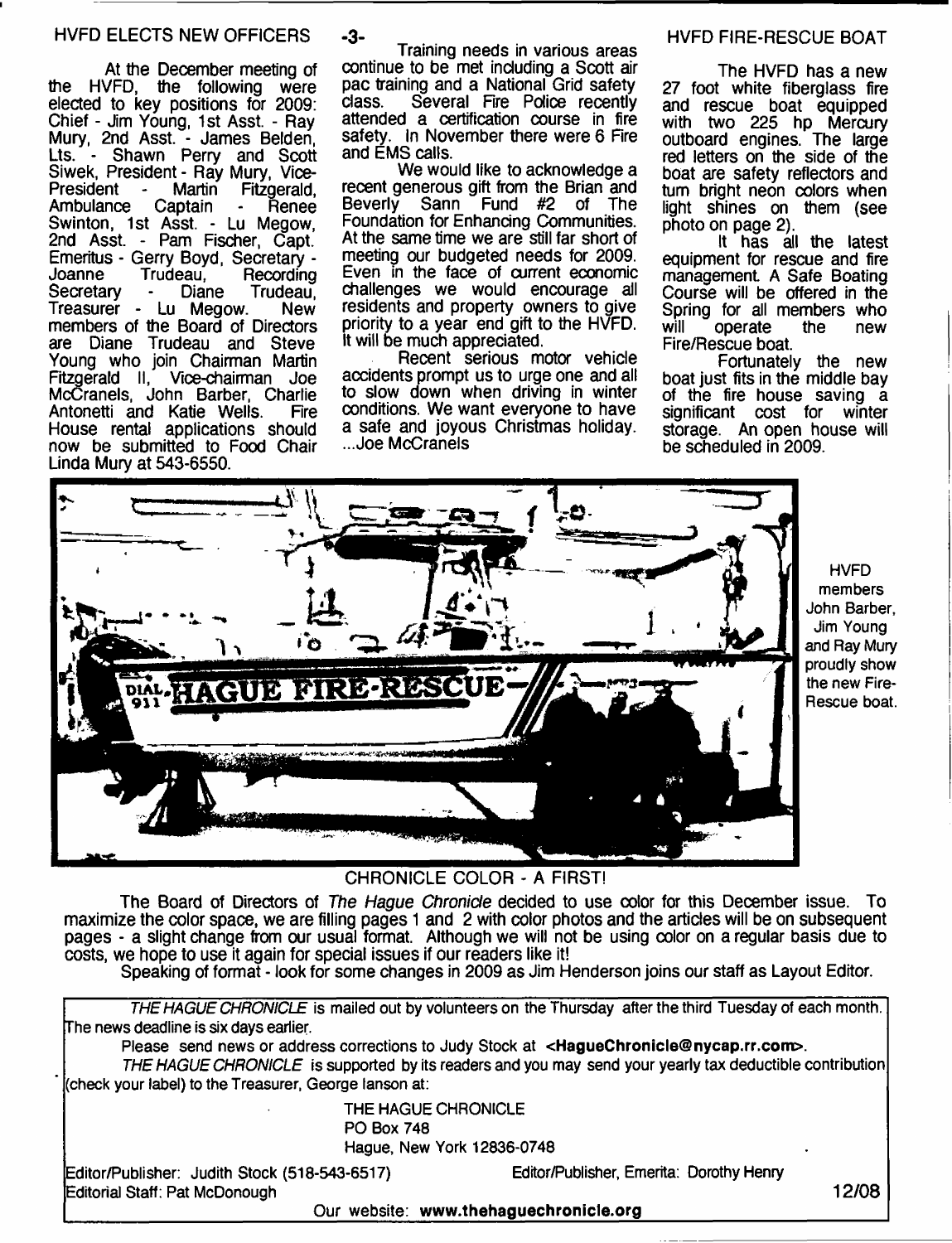#### OUR COLOR PICTURES

On page 1: Scenes from Hague, December 2008: Community Center, signs, trees decorated for the Holiday in Hague contest, Baptist Church door and Wesleyan Methodist Church creche.

On page 2: 1) HVFD members Ray Mury and Pam Fischer, 2) Hague Cub Scout Pack 73 members Jeremy Fuller, Jack Perkins, Noah Ahern, with Santa Claus, Amos Cooke, Carson Reeves and Nathan Vallee (see article below), 3) Silver Bay volunteer Bonnie Brod with Michael Fitzgerald at the Hague Town Christmas party, 4) Mr. and Mrs. Claus handed out gifts to the children at the party, 5) Erin Finkle and Tom Grayson at the Silver Bay booth in the Park during Holiday in Hague, 6) New boat with Ray Mury and Jim Young (see article on page 3), 7) Frosty on the Seniors gift sale table at Holiday in Hague, 8) At the Baptist Church play - Marguerite West, Pat Hintze, Maureen Cherubini and Kathi Ramant.

#### HAGUE CUB SCOUTS

Cub Scout Pack 73 of Hague meets at school each week and twice a month at the Hague Fish and Game Clubhouse. The pack held a food drive in the month of November collecting food from door to door and collected over 500 food items collected for the Town of Hague local food Pantry. In December, they sponsored a delicious pancake breakfast with the boys serving the meals (picture In January they will hold a very exciting pinewood derby - a race the boys have with cars that they make themselves.

Members of Cub Scout Pack 73 are Noah Ahern, Amos Cooke, Dallas Jordon, J. T. Fuller, Tony Martucci, Jack Perkins, Carson Reeves, Cody Schlogl, Dillon Schlogl, Ty Schlogl, Nathan Vallee and Joseph Wells.

#### LOWE'S IS COMING

The outside of the building is finished, the sign is up, the new roadway entrance is complete and it looks like they may make their projected January opening date.

#### AARON'S IS HERE

Although I had never heard of Aaron's, it has been around since the 1950's and there are over 40 of them in New York State alone. The manager of the new Aaron's in Ticonderoga, Wendy Martin, told me that this store complements their other nearby stores in Plattsburgh and Rutland. While the displayed merchandise is minimal, they have access to most major brands of furniture, electronics, appliances and computers. I found this minimalist feature very soothing - a break from the over-the-top number of choices displayed in every other store.

Aaron's will sell you the product outright or "lease" with the intent to buy. When you lease a product you pay a set amount every month and own the product when all the payments are made. The lease fee is similar to what you would pay in interest if you bought the product on credit but there are some advantages over a credit card. Under their lease plan all the prices are listed upfront and will not change. Wendy also told me that they will meet any other store's price on the exact same product - including Walmart.

Aaron's is located in the northwest comer of the building that was formerly Tops at the intersection of 9N and 74. They open at 10 am every day but Sunday. For further information see <shopaarons.com> or call the Ticonderoga store at 518-585-9313.

FRIENDS POINT ROADS CLOSED

The Friends Point Roads will be closed for the 24-hour period from 12 am Wednesday, January 1, 2009 to 12 am Thursday, January 2, 2009.

#### HAGUE COMMUNITY MEMORY TREE

Each year a felt tree is placed in the lobby of the Community Center containing the names of deceased loved ones or those whom you would like to honor. We are late publishing this reminder this year so any donations should be sent directly to the Community Center, PO Box 509, Hague, NY 12836. Checks must be made payable to the Hague Chamber of Commerce.

All funds raised are donated to the Hague Emergency Squad by the Chamber. A list of honorees will be published in the January issue of The Hague Chronicle.

#### SEWER DISTRICT #2 UPDATE

In spite of cutting through some water and electric lines, the work on the sewer has gone more quickly than anticipated. The work through to Forest Bay has been completed, and the road to Ticonderoga is finally open. Depending on weather they soon may be able to start the digging south where no road closures will be necessary.

#### REAL ESTATE SALES

The real estate sales for 2008, as recorded in the Warren County Clerk's office are as follows: from Donlon to Myers, \$315,000; from Myers to Renshaw, \$200,000; from More to Linkowski, \$600,000; from Butkus to Van Buskirk, \$485,000; from Pucek to Randolph, \$1,277,500; from Frasier to Zeyak, \$39,900; from Berger to Pucek, \$660,000; from Daggett to Darrin,<br>\$1,575,000; from Engleman to Infantino, Engleman to \$500,000; from Swanson to O'Leary, \$310,000; from Howard to Herlihy, \$90,000; from Henry to Swanson, \$320,000; from Markert to Markert, \$92,576; from Okonsky to Fox \$235,000; from Bothe to Garry, \$277,500; from Icke to Moran, \$925,000; from Ursuleac to Markor, \$90,000; from Farinick to .Brauner, \$1,900,000; from Infantino to Engle, \$630,000; from Marquis to Jentimas, \$900,000; from Gore to Mullin, \$60,000; from Andreassen to O'Leary, \$900,000.

We publish these public records so that residents can have an idea of the market and values. But please note that in several cases there is more than one person in Hague with the same last name.



- **4**-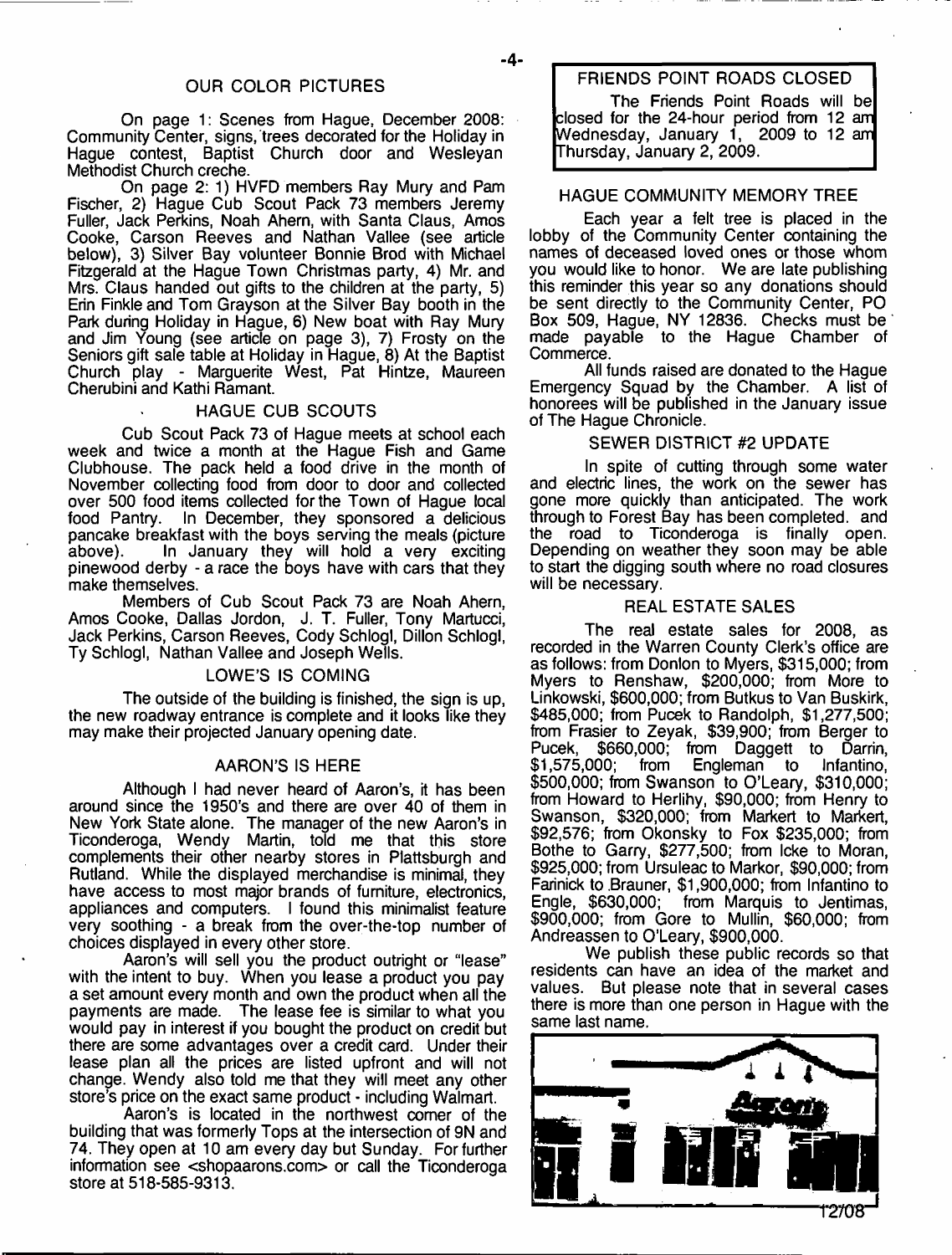-5-

In lieu of a regular meeting, a training session was held by **ZEO** Clark and Attorney Dominick Viscardi toward the requirements for Zoning and Planning members. In attendance were Zoning Board members Martin Fitzgerald, II, George lanson, Lindsay Mydlarz, Glenn McKee and Jon Hanna. From the Planning Board were members Martin Fitzgerald, Sr., EJ Siwek and John Brown, Bill Pittman, Pam Peterson and Dick Frasier had already completed their required 4 hours of training for the year.

### PLANNING BOARD -12/4/08

Present were Bruce Clark, acting chairman, Pam Peterson, Martin Fitzgerald Sr. and John Brown. EJ Siwek, Roily Allen and Dick Frasier were absent.

CLARK (43.5-2-18, 19, & 20) 9015 Lakeshore Drive (Hamlet)

The applicant is going to submit a new plat for a minor subdivision of three lots.

#### RYPKEMA (24-1-2) 263 Summit Drive (OCI/OCII1

The application for a two lot subdivision of a 200.23 Parcel was approved. Lot 1 will consist of 25.81 acres and Lot 2 will contain A 30 foot strip of land provide access to Lot 2 from Summit Drive.

### BENWAY (2-1-21) 990 New Haque Road  $LOC1$

The applicant is applying for a two lot subdivision of a 12.20 acre lot. If approved Tax Map # 2-1-21 will consist of 11.78 acres with .42 acre to be merged with Tax Map # 11-1-6.1 (Kruger) 17.40 acre lot. The transfer of land is needed for a driveway entrance. A site visit and hearing were set.

#### HANNA (60.9-1-25) 83 Pine Cove Rd. (TR-1)

The application is for an 869 sq. ft addition to the 2nd story of an existing house was approved.

#### KOSHEL (43.5-2-15) 9850 Graphite Mountain Rd. (Hamlet)

The Town has received a request for information about reopening a bagel shop at the site of the former Mary's Ice Cream and Bagel shop (which closed at the end of the 2006 season.) The property has been previously approved by the Planning Board for food service business, as an office center and realty office and is assessed as commercial property.

The Board reviewed the Rental Ordinance and recommended that the Town Board submit it to the APA as written.

Supervisor Dan Belden and Board members Rudy Meola, Edna Frasier and Mark Martucd were present and Dick Gladu was absent.

A public hearing was held by the Town Board, acting as the Town Board of Health, on an application by Dicksons for a wastewater variance hearing. Approval was given for a variance in the northeast comer setback from 20 feet to 10.5 ft. It meets all other setback conditions.

The regular meeting then began with the Pledge of Allegiance followed by a moment of silence for George Hanna, Anna Buck, Carol Paul's mother, Lillian Van Slyck, Betty Ursell and Ruth Allen.

Among the actions and discussions were:

Work will start tomorrow on the CC building and is expected to be done by the end of the year.

The condition of the kitchen was discussed.

Thanks were expressed to Carol Pittman & Diane Farinick for doing the seasonal baskets downtown and to Mike Manning for putting them up.

The Supervisor also thanked Councilman Meola and his committee for decorating the Community Center and to Mike Manning for the decorations in the park.

Monies from the capital funds will be put into 6 month interest bearing accounts.

The APA has modified some of their new regulations.

New wastewater regulations may require an engineer to verify compliance.

Approval was given for \$2400 for a new sign for the Town park. Also for a sign indicating the entrance to the Visitor Center.

Approved a proposal from High Peaks for \$3000 for tree removal.

Anne Johns has resigned as Clerk to the Assessor.

Barb Meiser will be the new clerk.

Jon Hanna was appointed to the ZBA.

Sunset Hill Drive will now be called Sunset Hill

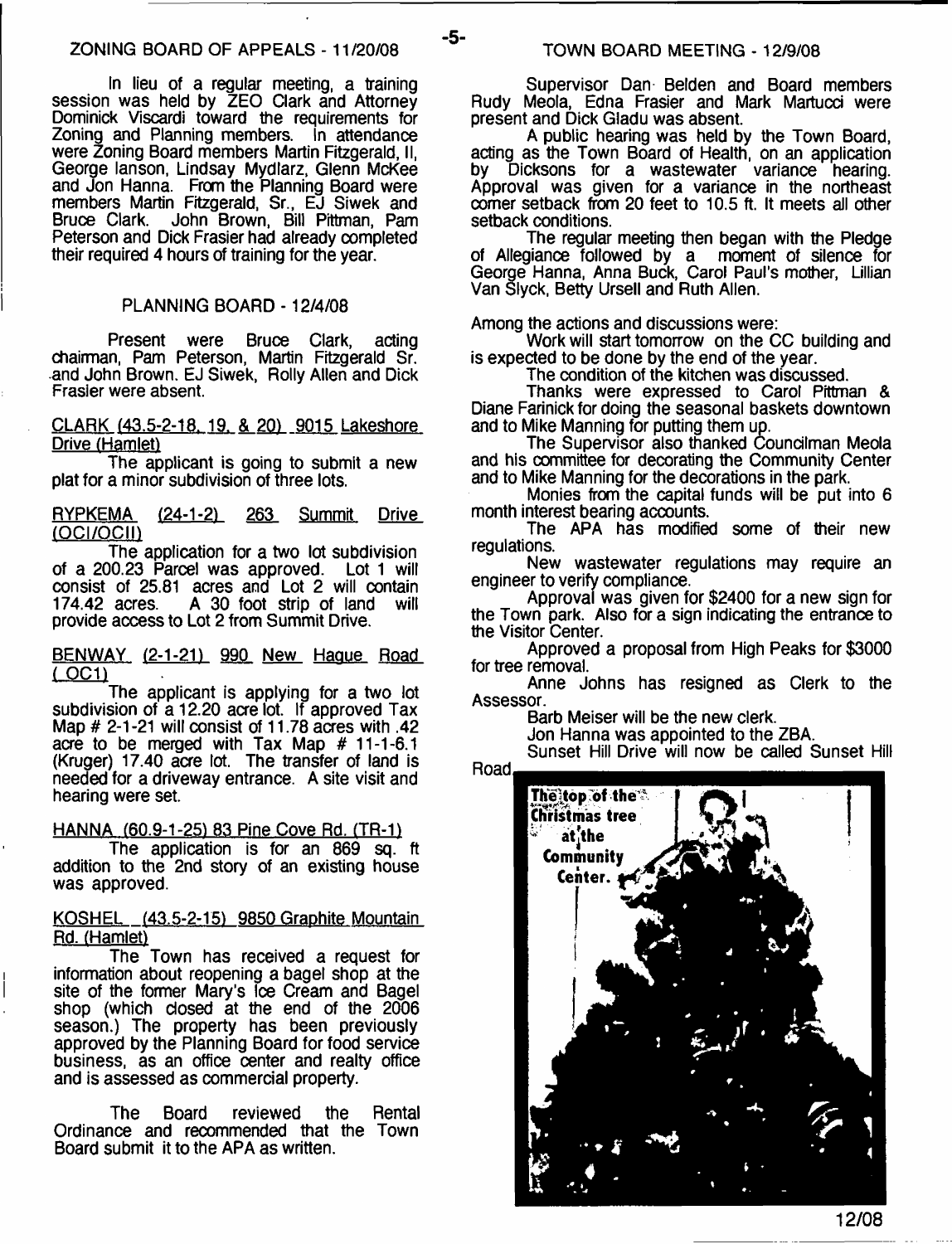

- **6**-

**Excerpted from the August 1974 issue of** *The Hague Chronicle.*

"The other day we received a letter from a long-time Hague resident offering to help with the Hague Chronicle. Without hesitation, we accepted the offer and several days later we got together with the writer, Miss Virginia Shattuck.

Miss Shattuck returned to Hague in 1972 and is now living in a cluster of homes on Holman Hill. Currently she is assisting Miss Beste with secretarial work.

Miss Shattuck has agreed to prepare biographies of some of the famous and interesting people in our town. She began this assignment by arranging an interview with another Shattuck. It follows."

"The word "Shattuck" means - "He who swells at the sign of the little shad (fish)". It is obviously of English origin. The first Shattuck to come to this country was William Shattuck who arrived from England in 1640. His father died at sea.

The family settled in Massachusetts and then spread to New Hampshire and in the 1780's Gideon Shattuck arrived in Ticonderoga where his family settled on a plot of ground on which the Moses-Ludington Hospital now stands.

Glenn Shattuck's father, Henry, arrived in Hague from Ticonderoga in 1880 and Glenn was born in 1898 in the house in which he now lives. It is located at the end of the Shattuck Robbins Road a short distance up from Dodd Hill Road.

The Hague School did not go beyond the eighth grade but having satisfactorily passed the high school regents examination, he went off to Bolton Landing for his high school education. Many trips to Bolton were made on the first pair of racing skates seen on Lake George; on one occasion he skated for his life on ice not more than one-half inch thick.

Among other things, Glenn's father (Henry) was a taxidermist. His shop still stands and is filled with relics of the past including mounted deer heads, owls, fish, etc. Among them is a raven, the only one ever to have been seen in these parts.

# HAGUE HISTORICAL SOCIETY

The Hague Historical Museum received a gift of a showcase which will soon house some of our larger artifacts. We have also been working on oral histories and plans for a mid-winter program. We hope to have a newly-researched exhibit and program in the spring devoted to Flora Sexton and her family. Susan Darrin, a member of our Board, did a wonderful tree decorated with pictures from our archives for the Holiday in Hague competition (partial at right).

If you're making New Year's resolutions, here are two you might consider keeping in 2009:<br>RESOLVED: | |'Il visit the Haque

I'll visit the Hague Historical Museum and spend an hour reading the many wonderful stories collected and available in binders.

RESOLVED: The next time I have out-of-town visitors, I'll treat them to a visit to the Hague Historical Museum! We hope to see you there!

I would like to reach back in time to a verse written for Christmas by Henry Wadsworth Longfellow. It had been popular during the Civil War and here is a portion of the verse:

I heard the bells on Christmas day Their old familiar carols play And wild and sweet The words repeat Of peace on earth, good-will to men!

And Thought how, as the day had come The belfries of all Christendom Had rolled along The Unbroken song Of peace on earth, good-will to men!

Till, ringing, singing on it's way, The world revolved from night to day, A voice, a chime A chant sublime Of peace on earth, good-will to men!

And in despair I raised my head "There is no peace on earth," I said "For hate is strong And mocks the song Of peace on earth, good-will to men!"

Then pealed the bells more loud and deep "God is not dead; nor doth he sleep! The wrong shall fall, The right prevail, With peace on earth, good-will to men!"

I hope that as families gather you would use this opportunity to share family stories so the next generation will have them for their memories.

> Gerald Crammond, Town Historian <[historian@townofhague.org>](mailto:historian@townofhague.org)

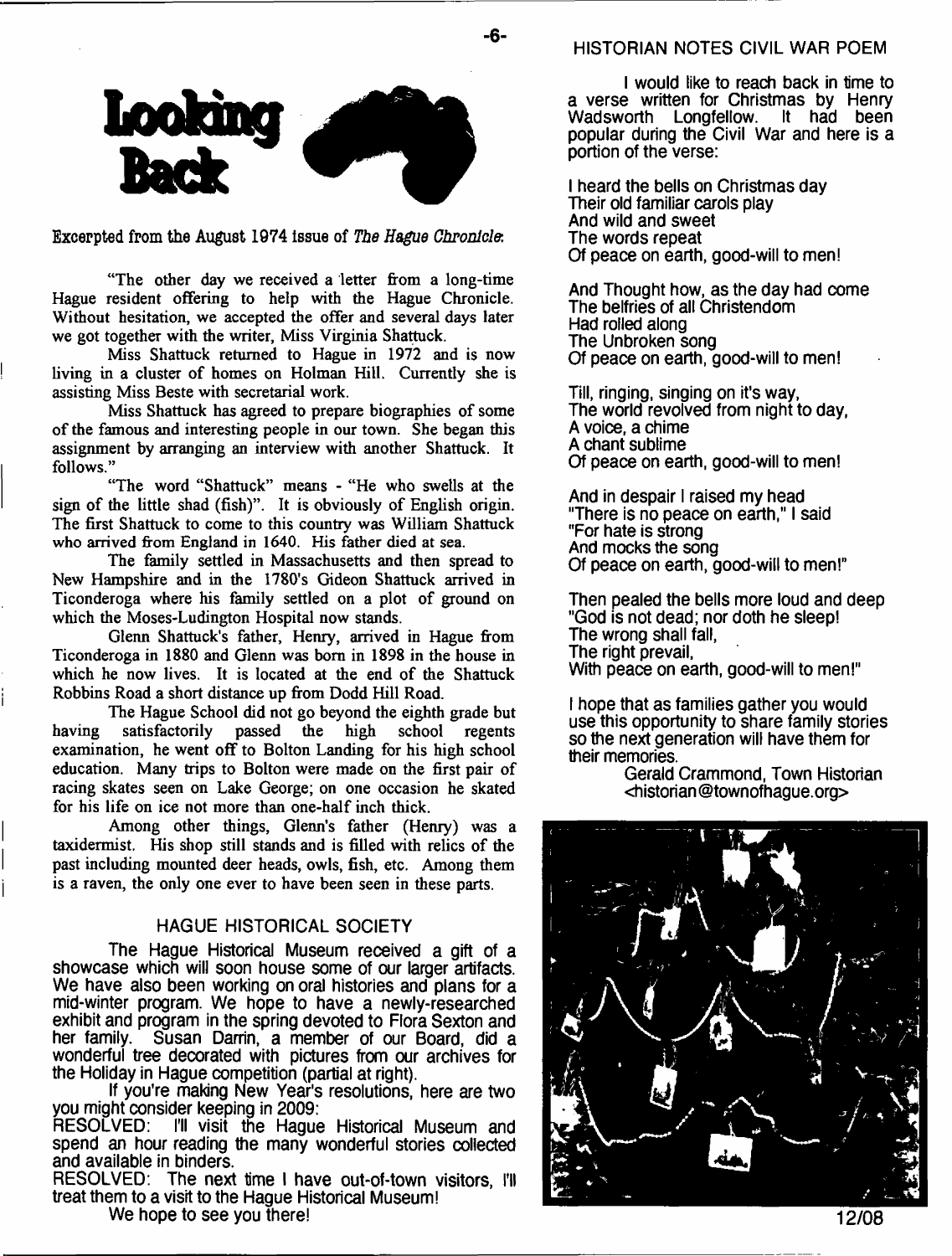# $\sim$  SOUNDINGS~

DIED: Betty Scott Ursell, 94, on November 15, 2008 in Syracuse. Betty was brought up in Hague and graduated from Hague Central School. She had worked in the Baldwinsville Public Library for the last 28 years until this October. Betty is survived by her sister, Julia Scott Middleton of Hague and two sons Timothy and Jeffrey and their families.

DIED: George Hanna, 96, of Sabbath Day Point, on November 25, 2008. He is survived by his wife of 72 years, Blanche, daughter<br>Suzanne, sons David and Jon, 5 Suzanne, grandchildren, and a brother and sister. George took care of the Sabbath Day Point pump house for many years and he was also a member of the Hague Fire Police for many years.

DIED: Margaret Rowan Harrigan, 87, on November 28, 2008 at Black Mountain, NC. The eldest of four children of Henry M. and Margaret Boyd Rowan, Peg spent summers at the family's home on Rowan Point, Silver Bay, from when she was a teenager until recent years. For several years she was a clinical psychologist at Philadelphia, Chicago, and Sarasota, FL, retiring to NC with her husband the late C. Herbert Harrigan (brother of John Harrigan of Hague).

Peg is survived by her daughters, Barbara Barton of Bellport, Long Island, NY and Carol Kanis of Lancaster, MA.; her son, Bruce Robinson of Kailua, HI; sister, Miriam Mallory of Seattle, WA; brothers, Henry Rowan of Langhorne, PA and William Rowan of Greensboro, NC; as well as eight grandchildren and two great-grandchildren.

DIED: Ruth Pattison Allen, 94 of Ticonderoga, on December 6, 2008, in Ticonderoga, NY. She is survived by 2 sons Roily and his wife Kathe of Hague, Don and his wife Diane of Conn., 3 grandchildren Robin Parmenter, David and Tina Allen and 2 great grandchildren Nicole and Jessica Parmenter.

#### SILVER BAY OFFER

A reminder that Silver Bay YMCA of the Adirondacks is offering a Free Community Membership to year-round residents of Silver Bay, Hague, Ticonderoga and Putnam. The offer, valid Dec. 1, 2008 to March 31, 2009, gives members access to Silver Bay's many winter activities like sledding . on two designated sledding hills, hiking and snow shoeing on the 600-acre campus, use of the Fitness Center during operating hours, access to ice fishing off Slim Point, and Spiritual Life programs.

The following students from Hague are on the honor roll at Ticonderoga High School for the first marking period of 2008 - 2009:

Grade 12

- **7**-

First Honors - Jared Best, Brendan Carberry, Molly Ginn, Amanda McCoy

Grade 11

First Honors - Jamie Patchett Second Honors - Jessie Patchett

Grade 9

First Honors - Corey King, William Lawrie, Harley Trudeau

Second Honors - Abigail Gurney

The following students from Hague are on the honor roll at Ticonderoga Middle School for the first marking period of 2008 - 2009:

Grade 8

First Honors - Grace Ginn, Bryana Goetsch, Chelsea Kearns, Karney Manning, Jordan McKee Second Honors - Michael Ferrer

Grade 7

First Honors - Taylor Coffin, Jeanette Coon, Ty Denno, Sean Lawrie

Second Honors - Kimberly Porter, Rebecca **Porter** 

Grade 6

First Honors - Ian Lawrie

On the Ticonderoga Middle School Sentinel Merit Society for the first marking period of 2008 - 2009 are:

GRADE 6: Ian Lawrie

GRADE 7: Jeanette Coon, Ty Denno, Sean Lawrie, Kimberly Porter

GRADE 8: Bryana Goetsch, Chelsea Kearns, Jordan McKee

Congratulations to all of these excellent students!

#### HAGUE LOSING TV STATIONS

Time Warner Cable is going to discontinue programming from the Plattsburgh and Burlington television stations for the Hague and Putnam areas. Crown Point and Ticonderoga are not affected but Hague and Putnam are being assigned to the "Albany market" and will lose WCAX and WPTZ to be replaced by Albany channels.

This change will be a big loss for our community which has been getting local news on these stations since the 1950's. While we don't know if there is any recourse since we are told that it is an FCC decision, voicing your concern to Time Warner may help.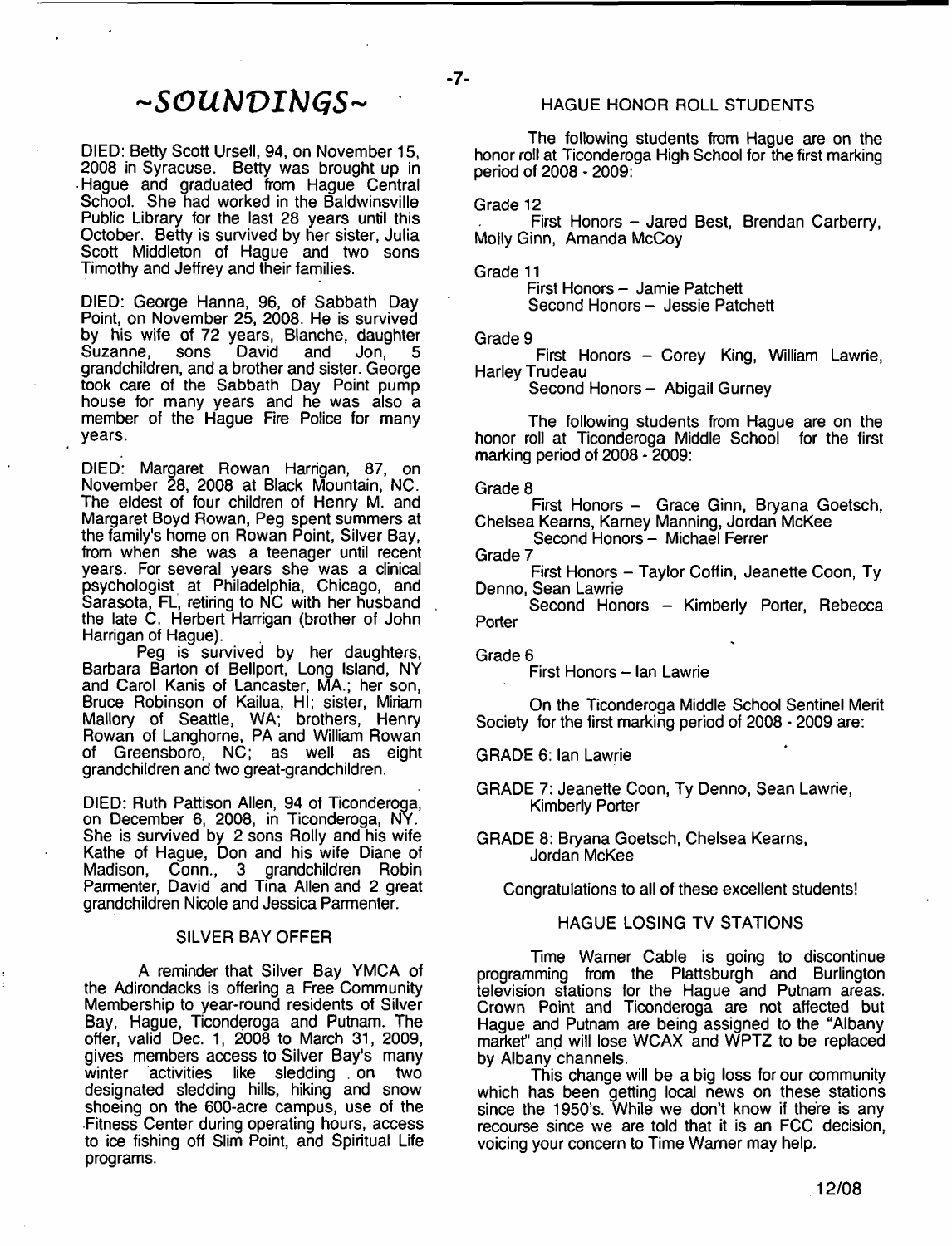The Hague Senior Citizens Club held its annual elections at its November 25th The officers for 2009 will be President, Madeline Pelkey; 1st VP, Kathi Ramant; 2nd VP, Emily Cobb; Treasurer, Gladys Graser; Secretary, Pat Hintze; Trustees, Bill Pelkey and Ray Snyder

Club member Chip Devenger spoke about the free winter memberships at Silver Bay for Hague residents. You just need to stop in at the front desk at the Inn and sign up. Their facilities will be open from Monday through Thursday. This is a nice opportunity to take advantage of the Silver Bay facilities and activities during the long winter months.

Our last event of 2008 will be the annual Christmas luncheon and the Hague Senior Citizen of the Year will be announced by the Hague Chamber of Commerce.

#### HOLIDAY IN HAGUE CONTEST

The Hague Chamber of Commerce sponsored a Christmas tree decorating contest on December 6, 2008 during the 8th Annual Holiday in Hague. There were 13 entries many of which can be seen on page 1. The judges were Dan Belden, Donna Levenstien, Diane Farinick, Art Hatfield, Jim Rypkema and Lynn Patchett. First Place went to the Silver Bay Association tree decorated by Carolyn Close and Erin Finkle. Second place went to Rich Stout and Vicky Stewart and third place to Alison Craig Real Estate.

The trees were donated after the event. Carolyn and David Dunn thank all the other Chamber members who participated as well as the Hague Fire Department, the Senior Citizens<br>Club and special thanks to Diane Club and special thanks to Diane Farinick, Sally Rypkema ,Cris Ginn, and of course, Mr. and Mrs. Claus!

#### HAGUE FISH & GAME NEWS

The Hague Fish and Game Club received a very generous donation from Club Member, Eileen Canali. Since the Canali's moved from the area, they donated their 2004 Yamaha Snowmobile, which has since been sold and the proceeds have gone into the building improvement fund.

The Club has presented Certificates of Appreciation to The Hague Market and Ti Barber Shop for their many years of support. The covered shooting range stations are 90% completed with special thanks to Ed Vosburg, Bear-ly Used Furniture for all of his work on this project.

Be sure and markdown February 28 & March 1st on your calendars as these are the dates for The Northern Lake George Fishing Tournament. With the Hague And Ticonderoga Chambers of Commerce as co-sponsors, this years 50th Anniversary contest, with projected prizes and cash awards of over \$3000, promises to be the best ever.

There is a new face in town. Ticonderoga Arts opened its gallery at 84 Montcalm Street in June. The Gallery is a cooperative endeavor of local artists who were seeking a space and an opportunity to exhibit their work.

Featuring the artistic work of a variety of local artists, this Montcalm Street gallery is open Friday and Saturday from 10-4 and Sunday from 10-2. The Gallery welcomes visitors to shop or just view the various samples of art.

Most recently Ticonderoga Arts participated in the Four Museum Holiday Sale on December 5th and 6th. A variety of smaller items were offered for sale at the event including paintings, photography, pottery, and hand work.

Special oil miniatures, hand painted ornaments, and a variety of photographic works and handmade cards will be available at the Gallery during the pre-holiday season.

Please visit the Gallery. If you are an artist, you are invited to join the group and display your talent.

#### USPS REMINDERS

Can you drive up to your mailbox to get your mail? If not, then the mail carrier can't deliver it! Please make sure to keep your mailbox shoveled out.

A reminder for mailing - envelopes should be sealed, not just folded in - as they can get caught in the sorting machines.

Starting January 1, 2009, the first class mail for PO boxes will be sorted and delivered by 11 am rather than the current 10 am.

#### CHRISTMAS SERVICES

The following services will be held in our local churches; Catholic Church of the Blessed Sacrament Christmas Eve at 6:30 pm Hague Wesleyan Methodist Church Christmas Eve at 6:30 pm Hague Baptist Church Christmas Eve at 7 pm Helen Hughes Chapel at Silver Bay Friday, December 19, 2008 at 10:30 am

Christmas Eve at 7 pm



**12/08**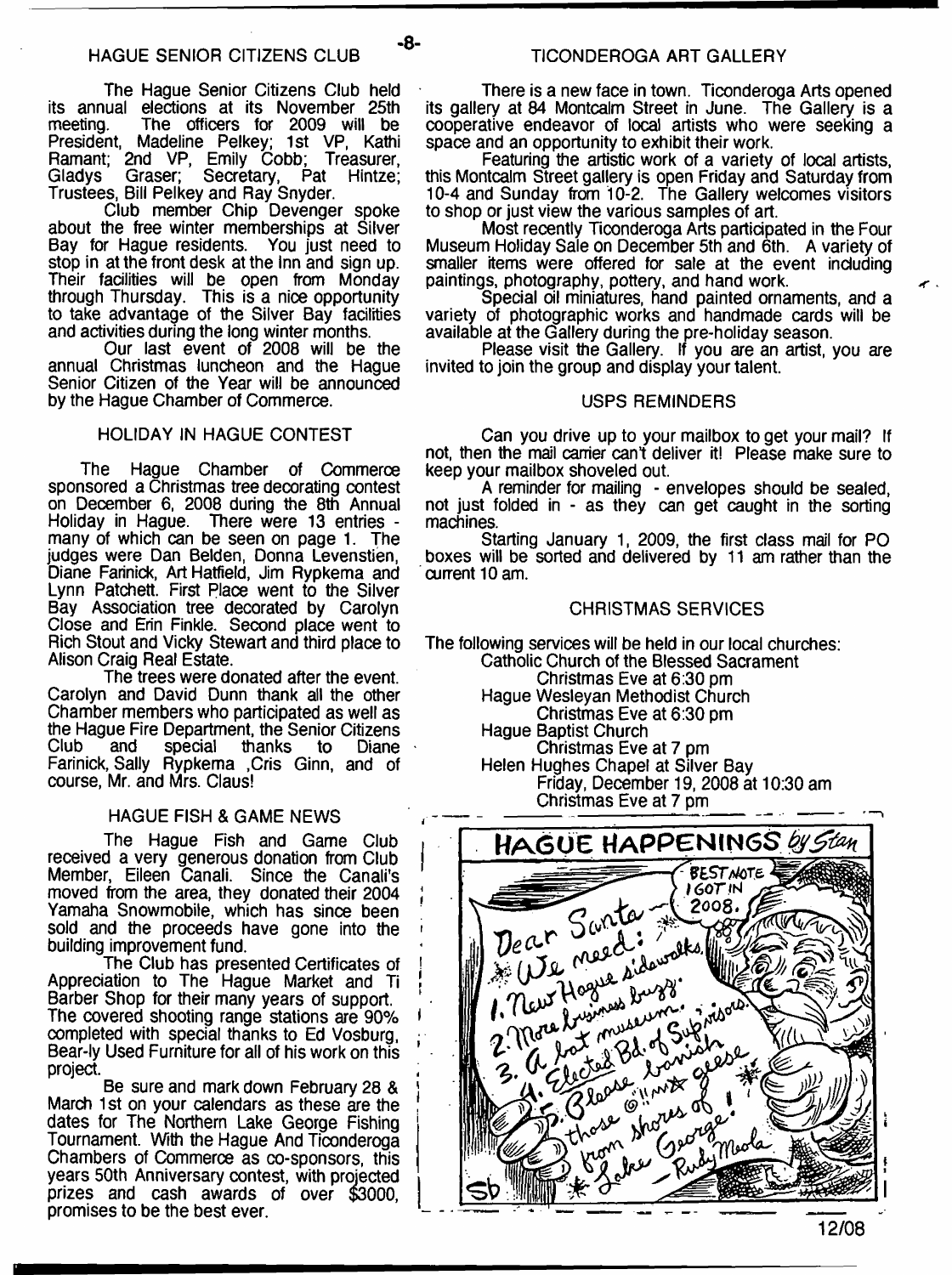# **'Ts/'AT'tERlE 'TsfeWS** *£>y 'Uancy Wotton Scarzeffo*

#### Rain Gardens

What could I possibly be thinking  $\sim$  writing an article about Rain Gardens in December? Well, first of all, when I got the idea for this article it was pouring rain outside and 48 degrees. Never mind that two hours later the temperature had dropped 20 degrees and the rain had changed to sleet and then snow! But second, as garden enthusiasts, we utilize the dormancy of winter to make our grand plans for next year's gardens and while working on a writing project for the LGA, I found a new type of garden that really excited  $me$  ~ the Rain Garden.

What is a rain garden? A rain garden is a shallow depression in your yard, planted with perennial native plants, wetland and prairie wildflowers, ferns and grasses. It's designed to capture and filter stormwater collected from the rain that falls on rooftops, driveways and patios on your property. After a storm, the rain garden fills with a few inches of water that slowly soaks into the soils, replenishing groundwater and filtering out pollutants instead of becoming stormwater runoff flowing from your property into our streams and the Lake.

Studies have shown that a substantial amount of pollution in our streams and lakes is carried there by runoff from our own yards and gardens in the form of fertilizers, pet wastes, grass clippings and yard debris. Additionally, the tremendous volume of stormwater runoff causes erosion and carries with it debris covering the bottom of streams and the lake with sediment causing deltas like we've experienced at the mouth of Hague Brook and smothering insect and fish eggs, destroying the home and habitat for many animals. The rich source of nutrients flowing with stormwater runoff causes excessive growth of aquatic plants, invasive as well as native. As the weeds die, bacteria feeding on the organic matter deplete the oxygen in the water, which can lead to fish kills. And when our waterways become choked with algae or excessive aquatic plants, it impacts boating, fishing, swimming...all those things that our tourism economy depends on.

Rain gardens can be helpful in alleviating these problems associated with flooding and drainage, as well as becoming wonderful additions to your property, enhancing the beauty of your yard and providing an attractive habitat for birds, butterflies and beneficial insects  $\sim$  especially mosquito-eating dragonflies! Going native with the plants is not only beautiful, but is what makes this garden function so effectively. The root systems of native wildflowers, shrubs and prairie grasses typically grow twice as deep into the ground as the plants are tall, while turf grass roots are the same depth as the blade of grass. Because of this, native plants absorb much more water than a typical lawn.

Timing couldn't be better for many of us to think about installing one of these beautiful gardens. As the town begins work on extending the sewer system along Rt. 9N and the digging has begun in Forest Bay and Friends Point, homeowners can take advantage of the work being done on site. Maybe while excavating for hook-ups next spring we can have the shallow depressions dug by machine, saving us the labor and at very little additional cost. With the rain garden we can play an important role in stormwater control while supporting the efforts of the town in their part. Spring is the best time to plant a rain garden, too!

Planning the garden is also fun and the time for that is now. For more help, including a *How to Build a Rain Garden Manual,* visit <[http://dnr.wi.gov/org/water/wm/nps/rg/index.htm>](http://dnr.wi.gov/org/water/wm/nps/rg/index.htm). I'm also wondering if there would be any interest in an informal presentation on rain gardens/planning session later this winter at the Community Center where we could work on planning them together? I can picture mine now.... purple coneflower, butterfly weed, great blue lobelia, columbine, blue flag iris,

# WEATHER NOTES 6a/ *Joftnne 'DeTranco*

- **9**-

Weather Report- November 15- December 14, 2008

We are approaching the shortest days of the year. Sunrise is at 7:16 AM and by 4:18 PM it is setting. Winter officially arrives on December 22 but the weather the past several weeks has already told us that fact.

The full moon on December 12 was the biggest and brightest full moon since 1993. The moon's orbit is the closest to the earth. This is called perigee. Also on December 13, the annual Geminid meteor shower will be at its peak, although the brightness of the full moon will diminish the show. The best viewing time is 10 pm until dawn.

Did you notice the 2 bright planets just after sunset in the southwest sky during the first week of December? They were Venus and Jupiter. On December 5 they were just 5 degrees apart. On December 12 they had moved to 11 degrees apart. When they were at their closest on 12/5 the new moon crescent and the 2 planets formed a frown face {opposite of a smiley face) upside down in the sky. Jupiter is the lower one. Venus is higher up.

If you are interested in the stars, check out<br>(yandtelescope.com>. Look for "This [<www.skyandtelescope.com](http://www.skyandtelescope.com)>. week's Sky at a Glance."

A summary of the weather for the period: Rain on November 15 and 60 degrees. Then a cold front moved in bringing tornado warnings to Saratoga, Rensselear, Dutchess and Columbia Counties. By Monday 11/17 we had 1" snow covering the ground. It stayed cold 11/17-11/24. Friday, 11/21, was a cold day with a wind chill to 9 degrees. Actual temperatures were in the 20's daytime and tens at night. 3" of snow fell 11/24-25 before changing to rain as temperatures rose to 40 degrees. Milder temperatures remained with us thru Thanksgiving. A quick storm on 11/30 dropped an inch or two of snow before changing to rain again. Temperatures slowly dropped December 1-6. On Sunday 12/7 temperatures rose to 37 degrees and then dropped all afternoon. By midnight it was 3 degrees. The overnight low was -4, the first below zero for the season. Monday, 12/8 was a bitter cold day with a high of 13 but wind chills were -10. The Lake was smoking all day giving up a lot of its heat.

On 12/10 temperature was 47 at 8 am and .4" rain. By noon it was 38 and still raining. By 9:30 pm it was 24 and lightly snowing. Our first Nor'easter on December 11-12 dumped 6-8" of snow/freezing rain. This time we fared better than Albany. They got ice, falling trees and no power. We send our sympathies to them as we know only too well what the residents are going thru. Saturday and Sunday 12/13 and 14 will be cold but dry.